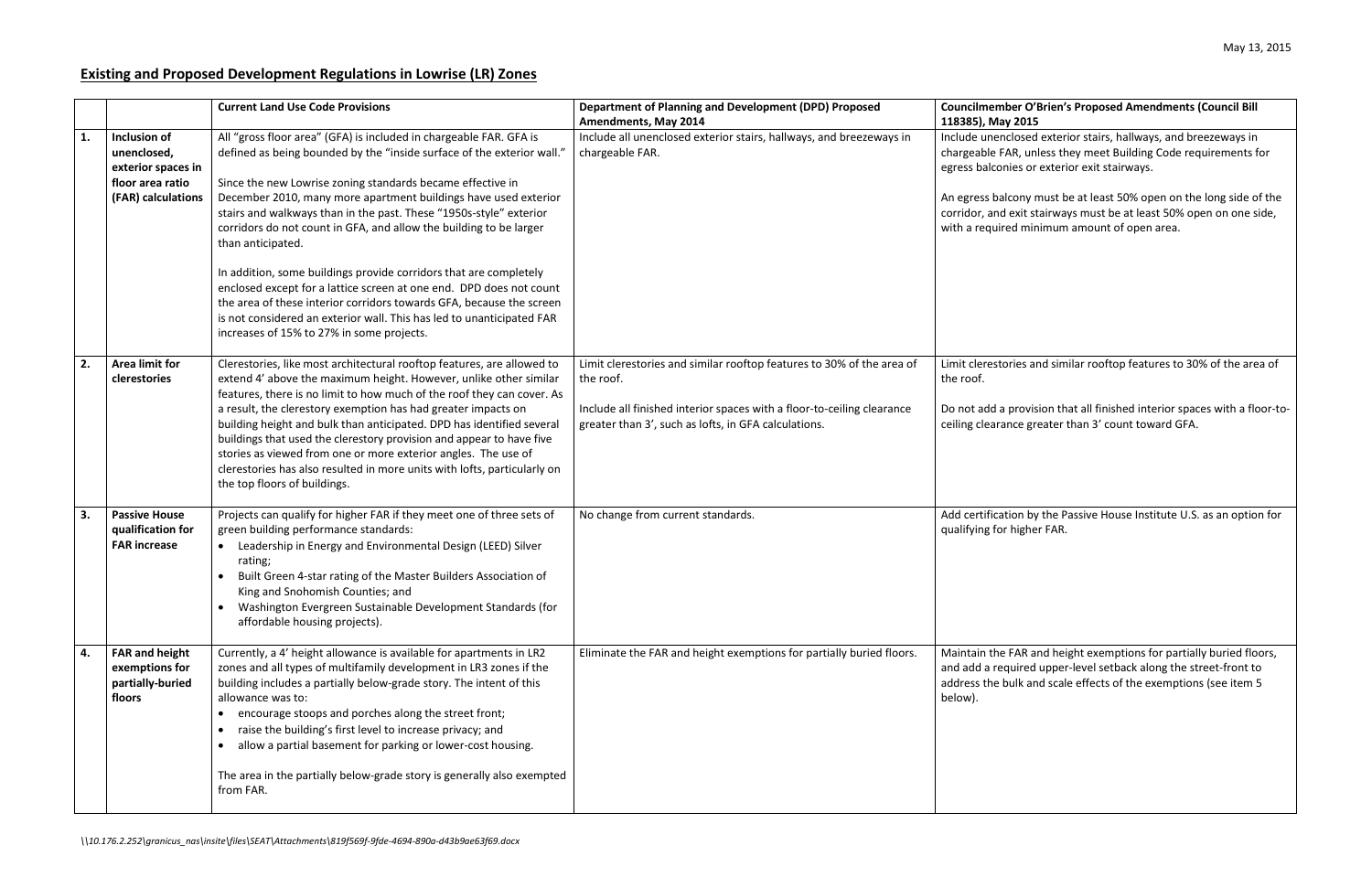## **Council Bill Serve O'Brien's Proposed Amendments (Council Bill 118385), May 2015**

minimum upper-level setback from all street lot lines uired in addition to any required ground-level setback,

tures in LR zones that are subject to a 30' height limit,  $t$ -level setback requirement is 12' above a height of 34'. zures in LR zones that are subject to a 40' height limit, -level setback requirement is 16' above a height of 44'. num upper-level setback shall be provided at all points length of the street property line as measured from rade.

ings, parapets, and other permitted projections that are antly transparent above a height of 1.5', may be I the required upper-level setback.

ould be able to request departures from the proposed ard through the Design Review process.

B5 rounding threshold for density calculations only for s that measure less than 3,000 square feet. For such  $\alpha$  calculations result in a fraction of a unit, any fraction uding 0.85 would be disregarded, and any fraction over low one additional unit. This would remove the ubdivide a lot in order to round of the unit count lizing larger lots.

I lots measuring less than 3,000 square feet, allow one t to be built per every 1,600 square feet of lot area. This e the incentive to subdivide a lot in order to gain isity, without penalizing larger lots. On a 3,000 square anits would be allowed per the rounding provision tem 6.

|    |                           | <b>Current Land Use Code Provisions</b>                                                                                                   | Department of Planning and Development (DPD) Proposed                                                                                         | Councilmemb                     |
|----|---------------------------|-------------------------------------------------------------------------------------------------------------------------------------------|-----------------------------------------------------------------------------------------------------------------------------------------------|---------------------------------|
|    |                           |                                                                                                                                           | <b>Amendments, May 2014</b>                                                                                                                   | 118385), May                    |
| 5. | <b>Upper-level</b>        | No upper-level setbacks are required for street-facing facades.                                                                           | Establish a new control to limit the height of street-facing façades on                                                                       | In LR zones, a                  |
|    | setback                   |                                                                                                                                           | sloping lots.                                                                                                                                 | would be requ                   |
|    | requirements for          | The change to using the average grade plane method for height                                                                             |                                                                                                                                               | as follows:                     |
|    | street-facing             | measurement in 2010 led to buildings that appear to have more                                                                             | This standard would create an upper-level setback condition for                                                                               | 1. For struct                   |
|    | facades                   | stories or taller facades when viewed from the low side of slopes and                                                                     | street-facing building facades. For structures in LR zones that are                                                                           | the upper                       |
|    |                           | as compared with prior development. On the downhill side of a                                                                             | subject to a 30' height limit, the upper level setback requirement would                                                                      | 2.<br>For struct                |
|    |                           | slope, a story that is partially below grade elsewhere on the site may                                                                    | be 12' above a height of 34'. For structures in LR zones that are subject                                                                     | the upper                       |
|    |                           | be fully exposed, appearing to be an additional story. This has                                                                           | to a 40' height limit, the upper-level setback requirement would be 12'                                                                       | The minin<br>3.                 |
|    |                           | produced buildings with the appearance from the downhill side of a                                                                        | above a height of 40'. The height of street-facing façades would be                                                                           | along the                       |
|    |                           | slope of five (or even six) stories for some apartments in the LR3                                                                        | measured from average grade at the street property line.                                                                                      | finished gr                     |
|    |                           | zones.                                                                                                                                    |                                                                                                                                               | 4. Open raili                   |
|    |                           |                                                                                                                                           | Limiting the height of the street-facing facades would achieve the<br>public benefit of reducing the visual appearance of bulk and scale to   | predomin<br>located in          |
|    |                           | Five- or six-story buildings were not an anticipated outcome of the<br>2010 update. Apartments in LR3 zones in urban villages and centers |                                                                                                                                               |                                 |
|    |                           | are the only type of housing that may access the 40' height limit, but                                                                    | the public street and preserve light penetration and views of the sky<br>from the street or sidewalk. Developers would not be able to request | Developers wo<br>setback standa |
|    |                           | similar slope issues are present in areas where the height limit is 30'.                                                                  | departures from the proposed standard through the Design Review                                                                               |                                 |
|    |                           |                                                                                                                                           | process, as this is not allowed for height regulations.                                                                                       |                                 |
|    |                           |                                                                                                                                           |                                                                                                                                               |                                 |
| 6. | <b>Rounding</b>           | Calculating the residential density limits that apply to individual lots                                                                  | Establish a 0.85 rounding threshold for density calculations for LR-                                                                          | Establish a 0.8                 |
|    | thresholds for            | often results in fractional unit counts. To address this issue, any                                                                       | zoned lots, regardless of lot size. Specifically, when density                                                                                | LR1-zoned lot:                  |
|    | density limits            | density limit calculation that results in a fraction up to and including                                                                  | calculations for allowable dwelling unit counts on LR-zoned lots result                                                                       | lots, if density                |
|    |                           | 0.5 constitutes zero additional units and any fraction over 0.5                                                                           | in fractions, any fraction up to and including 0.85 would be                                                                                  | up to and incl                  |
|    |                           | constitutes one additional unit. The same 0.5 rounding threshold                                                                          | disregarded and any fraction over 0.85 would allow one additional                                                                             | 0.85 would all                  |
|    |                           | applies in all zones where residential density limits are in place.                                                                       | unit. This would remove the incentive to subdivide a lot in order to                                                                          | incentive to su                 |
|    |                           |                                                                                                                                           | increase the allowable unit count.                                                                                                            | without penal                   |
|    |                           | Example: Townhouse project on a 5,000 square foot LR1-zoned lot                                                                           |                                                                                                                                               |                                 |
|    |                           | with a density limit of one townhouse per 1,600 square feet of lot                                                                        | Example: Townhouse project on a 9,000 square foot lot:                                                                                        |                                 |
|    |                           | area.                                                                                                                                     | Density calculation: $9,000 / 1,600 = 5.63$ townhouse units                                                                                   |                                 |
|    |                           | Density calculation: $5,000 / 1,600 = 3.13$ townhouse units                                                                               | permitted.                                                                                                                                    |                                 |
|    |                           | permitted.                                                                                                                                | Number of townhouses permitted after application of 0.5                                                                                       |                                 |
|    |                           | Number of townhouses permitted after application of 0.5<br>$\bullet$                                                                      | rounding threshold: 6                                                                                                                         |                                 |
|    |                           | rounding threshold: 3                                                                                                                     | Number of townhouses permitted after application of 0.85                                                                                      |                                 |
|    |                           |                                                                                                                                           | rounding threshold: 5                                                                                                                         |                                 |
|    |                           | DPD has observed that the existing 0.5 rounding threshold has led                                                                         |                                                                                                                                               |                                 |
|    |                           | some property owners to subdivide their land into smaller lots in                                                                         |                                                                                                                                               |                                 |
|    |                           | order to increase the number of dwelling units their property could                                                                       |                                                                                                                                               |                                 |
|    |                           | accommodate. For instance, if the 5,000 square foot lot described                                                                         |                                                                                                                                               |                                 |
|    |                           | the example above was subdivided into two 2,500 square foot lots, it                                                                      |                                                                                                                                               |                                 |
|    |                           | would, under the existing 0.5 rounding threshold, be able to                                                                              |                                                                                                                                               |                                 |
|    |                           | accommodate 4 townhouse units. This outcome was not anticipated<br>when the 0.5 rounding threshold was established.                       |                                                                                                                                               |                                 |
|    |                           |                                                                                                                                           |                                                                                                                                               |                                 |
| 7. | <b>Density limits for</b> | No density limit for rowhouse development in LR1 zones.                                                                                   | On LR1-zoned lots measuring less than 5,000 square feet, allow one                                                                            | On LR1-zoned                    |
|    | rowhouses in LR1          |                                                                                                                                           | rowhouse unit to be built per every 1,600 square feet of lot area.                                                                            | rowhouse unit                   |
|    | zones                     | According to DPD, the absence of a density limit for rowhouses in LR1                                                                     |                                                                                                                                               | would remove                    |
|    |                           | zones has led some property owners to subdivide their land in order                                                                       |                                                                                                                                               | increased den                   |
|    |                           | to double-stack rowhouse and townhouse development on what was                                                                            |                                                                                                                                               | foot lot, two u                 |
|    |                           | previously platted as one lot. The existing Land Use Code provisions                                                                      |                                                                                                                                               | discussed in it                 |
|    |                           |                                                                                                                                           |                                                                                                                                               |                                 |